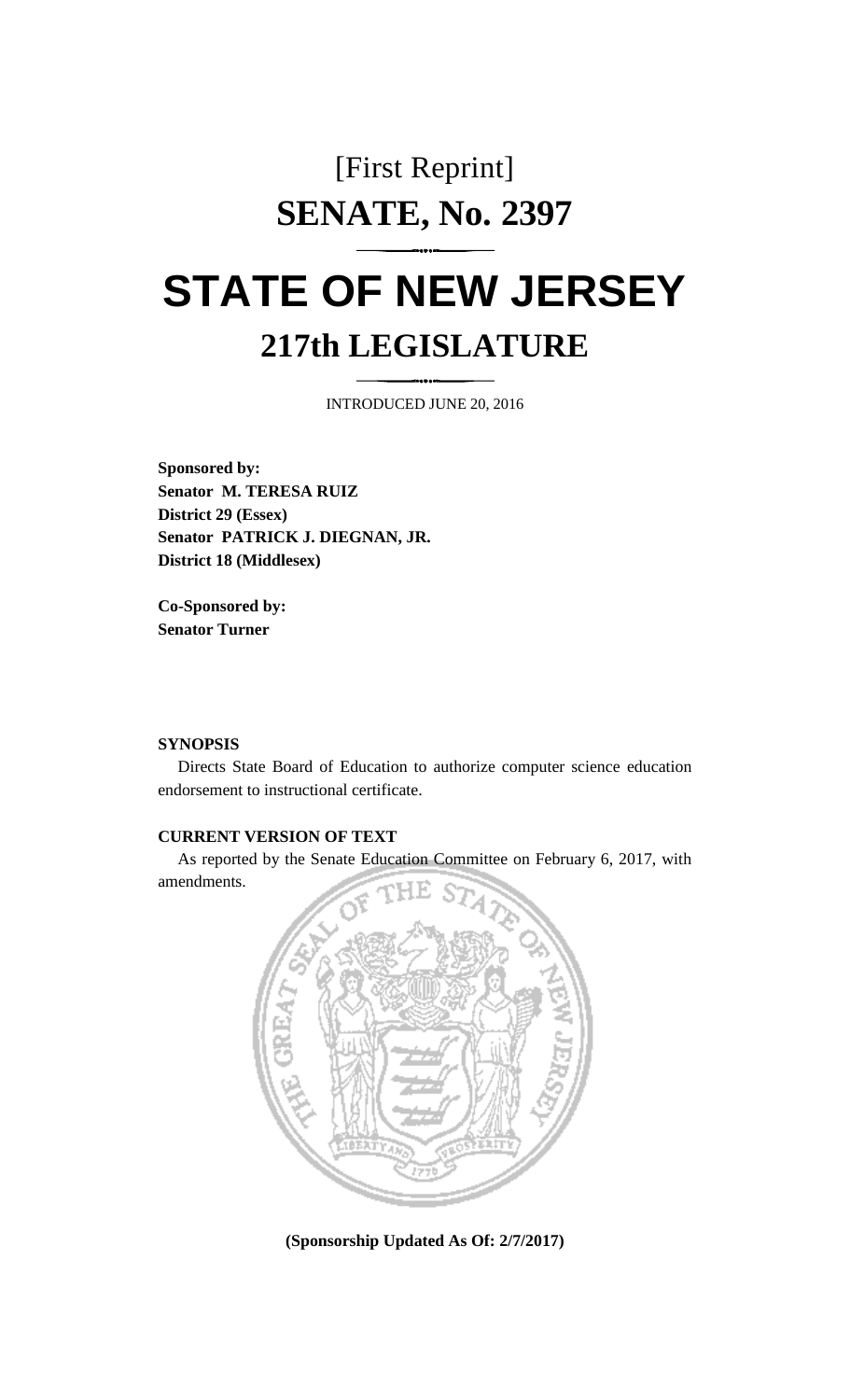**AN ACT** concerning computer science education and supplementing chapter 26 of Title 18A of the New Jersey Statutes. **BE IT ENACTED** *by the Senate and General Assembly of the State of New Jersey:* 1. a. The State Board of Education shall authorize a computer science education endorsement to the instructional certificate. The endorsement shall authorize the holder to teach computer science in all public schools, and shall be required to teach computer science 11 in grades  $\binom{1}{9}$   $\frac{7}{1}$  through 12 beginning at such time as the State board determines that there is a sufficient number of teachers holding the computer science education endorsement to make the requirement feasible. b. The standards established by the State board shall require a candidate for the endorsement to hold a standard instructional certificate with at least one other teaching endorsement and provide documentation that the candidate has completed **<sup>1</sup> [**, at a minimum, the following coursework: (1) a class that is equivalent to Advanced Placement Computer Science Principles that focuses on computers in society including, but not limited to, data, ethics, security, the internet, and algorithms; (2) a class that is equivalent to Advanced Placement Computer Science A, an introductory programming class for computer science majors; (3) a data structures class that is equivalent to a second semester programming class for computer science majors; and (4) computer science methods, a class that focuses on computer science pedagogy, and current research and best practices in computer science education**]** the computer science related coursework requirements determined by the State board up to a 33 maximum of 15 credits<sup>1</sup>. c. A teacher who taught computer science within the three years prior to **<sup>1</sup> [**the effective date of this act**]** such time as the State board determines to require a computer science education 37 endorsement to teach computer science in grades through  $12<sup>1</sup>$ , shall be issued a computer science education endorsement to the instructional certificate upon application to the State Board of Examiners. 2. The State Board of Education shall adopt pursuant to the "Administrative Procedure Act," P.L.1968, c.410 (C.52:14B-1 et

**Matter underlined thus is new matter.**

**Matter enclosed in superscript numerals has been adopted as follows: Senate SED committee amendments adopted February 6, 2017.**

**EXPLANATION – Matter enclosed in bold-faced brackets [thus] in the above bill is not enacted and is intended to be omitted in the law.**